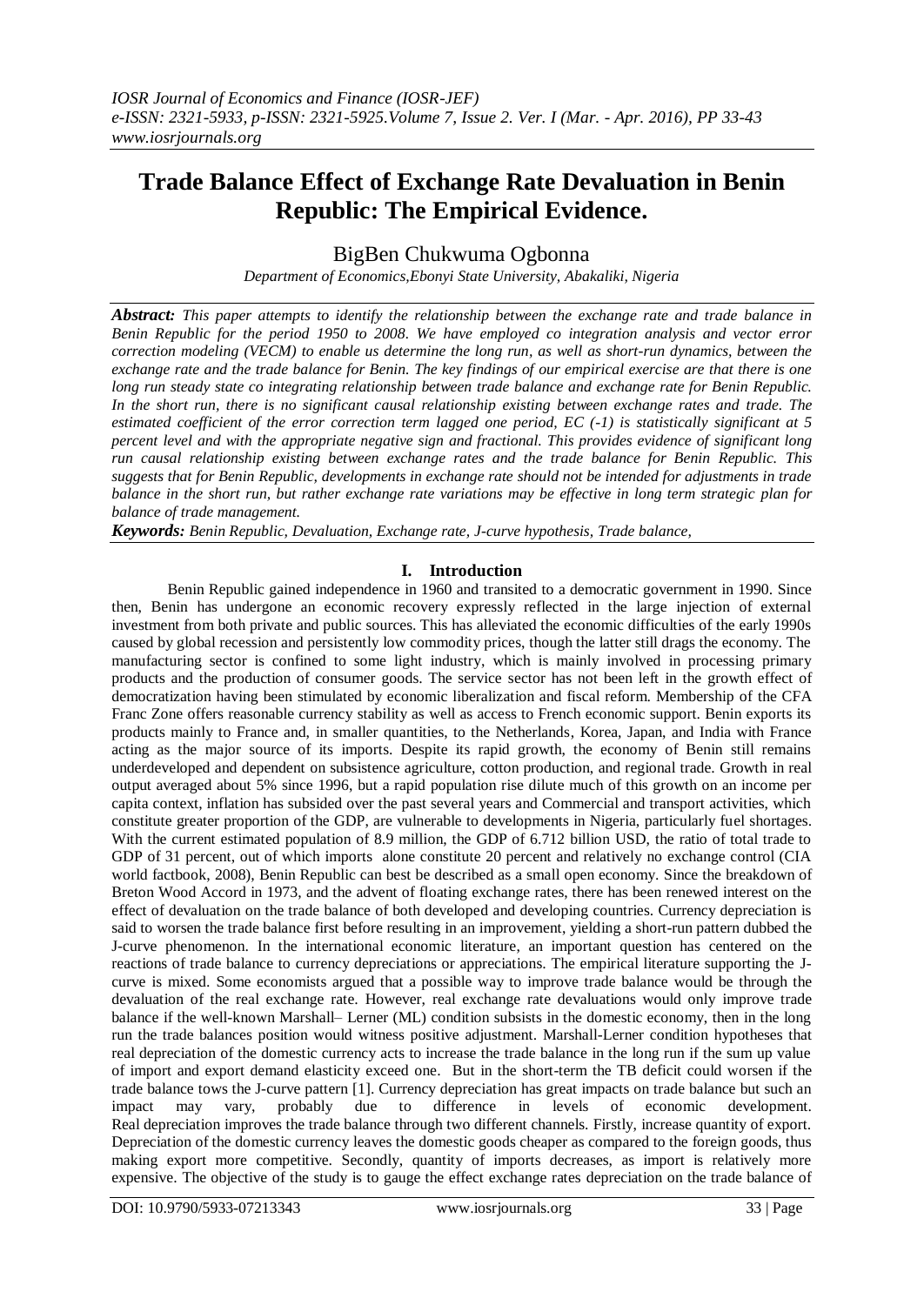Benin Republic. While investigation shows that in the short run there was no causal relationship was found to exist between exchange rate and the trade balance, it revealed the existence significant causal relationship between developments in exchange rates and broad money supply with the causality flowing from nominal exchange rate to broad money supply. The study further exposed us to the fact that in the long run, nominal exchange rates significantly cause trade balance. The remainder of this contribution is structured as follows: Section 2 brief literature review, Section 3, methodology, Section 4 results and discussion, while section 5 presents the concluding remarks.

### **II. Review of Related Literature.**

#### **2.1 Theoretical Review**

There exist vast theoretical and empirical studies on developed economies on how the trade balance responds to adjustment in exchange rate (see [2], [3], [4] & [5]). Also studies on developing countries to this effect have proliferated considerably (see [6], [7], [8], [9], [10], [11],[12] & [13]. There are three approaches to the analysis of the effect of exchange rate depreciation on trade balance namely: the elasticity approach, the absorption approach and the monetary approach.

#### **2.1.1 The Elasticity Approach**

This approach credited to Robinson [14] and Meltzler [15]and popularized by Kreuger [16], posits that transactions under contract completed at the time of devaluation or depreciation may dominate a short-run change in trade balance causing it to deteriorate in the short-term. But in the long-run, as price elasticity of exports and imports rise, the adjustment in the quantity of export demanded increase, while that of the imports decrease to improve trade balance after a substantial lags-the *J-curve effect*. Empirical evidence on J-curve hypothesis is mixed (ie having both bad and good qualities). In this regard, this work will not venture into investigating and testing for the existence of J-Curve relationship in Nigeria, but however, will estimate the long-run effect of exchange rate depreciation on the country"s non-oil balance of trade. Another aspect of the elasticity approach to exchange rate-trade balance relationship is the Marshall-Lerner (ML) condition [17], [18]. This is one area of the elasticity approach models which postulates that a devaluation of a domestic currency would improve current account balance. The condition states that for balance of trade to benefit from a currency devaluation or depreciation, the summation of the price elasticities of imports and exports of the country devaluing its currency must be greater than unity.

The model is:

 $\eta x + \eta m$  > (1) If it is equal to unity, the balance of payments remains stable, if it is less than unity the balance of payments worsens, but if it is in excess of unity, the trade balance improves. The theory states that when a country devalues its currency, the domestic prices of its imports are raised and the foreign prices of its exports are reduced. These will work to reduce the domestic demand for imports and increase the external demand for the domestic exports to improve the trade balance. Empirical evidence shows that Marshall-Lerner condition is satisfied in majority of advanced economies. But, it is a general consensus among economists that both demand and supply elasticity will be greater in the long-run than in the short-run.

### **2.1.2 The Absorption Approach**

The absorption approach emphasizes changes in real domestic income as a determinant of a nation"s balance of payments –exchange rate relationship. It treats prices as constants and therefore all variables are in real term. This approach disaggregates expenditures into consumption (c), investment (i), government expenditure (g) and imports (m). The sum of these four expenditure variables is defined as the domestic absorption (a), which in equation form is expressed thus:

 $a = c + i + g + m$  (2)

A nation"s real income (y) is a reflection of the total expenditure on it"s outputs as expressed below:  $y = c + i + g + x$  (3)

where: x, represents the value of the domestic exports. The absorption approach, though a simple theory is of great assistance in understanding a nation"s external sector performance in periods of economic contraction and expansions. For instance, if a nation experiences an economic contraction, does its current account balance necessarily improve and its currency definitely appreciate?. In the scenario of economic expansion, if the real income rises thereby increasing absorption, the direction of current account adjustment depends on the relative changes in the two variables. If real income rises faster than absorption, then the current account balance will be exposed to positive adjustment and vice-versa. On the whole, absorption approach stresses real income in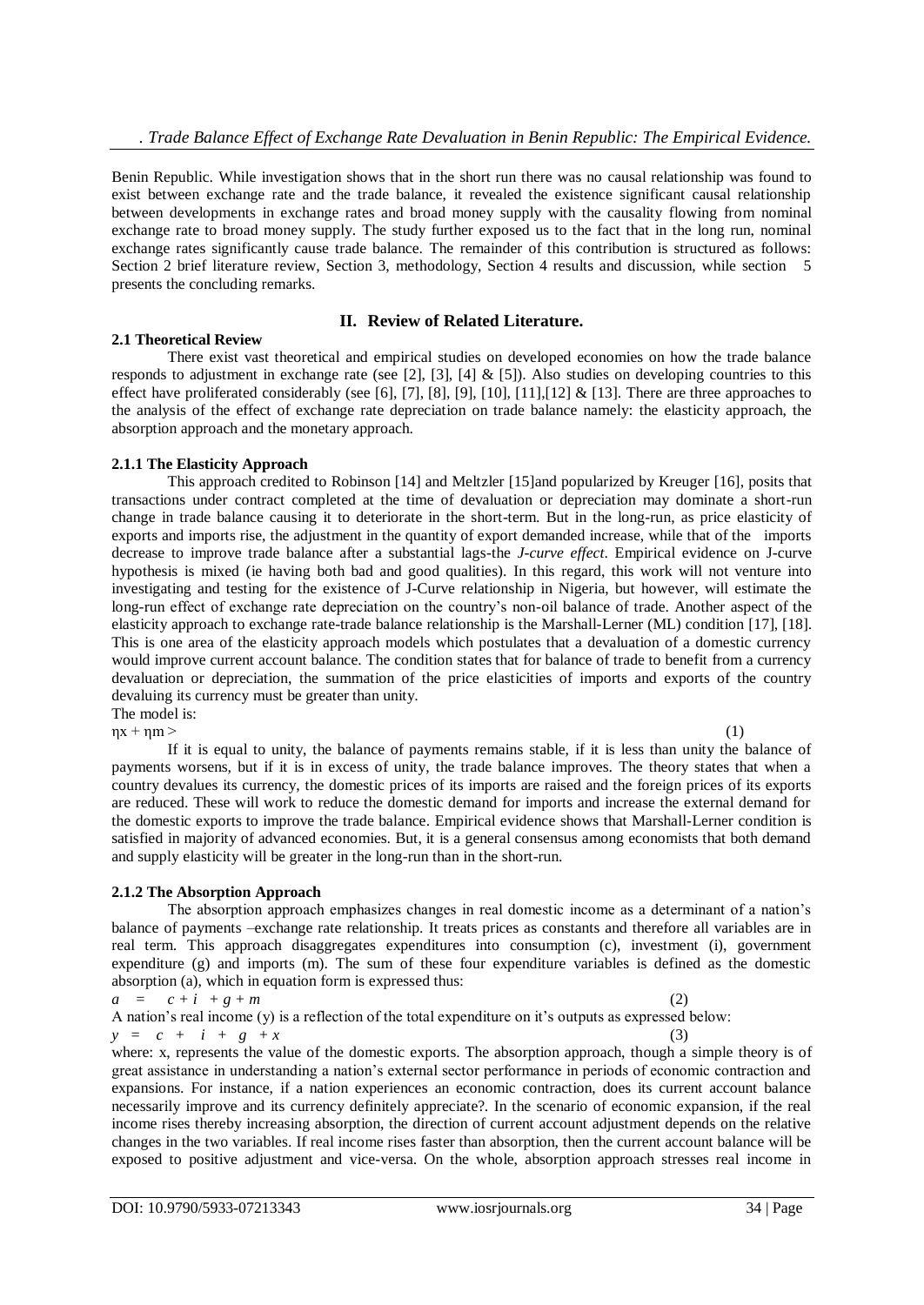balance of payments and exchange rate determination and further suggests that relative changes in real income (output) and absorption, determine a nation"s BOPs and exchange rate performance.

 In a seminal contribution of Johnson [19], he pointed out that the formulation of the balance of payments as the difference between aggregate payments and receipts identifies the "monetary nature" of the balance of payments. The monetarists would argue that this ought to be expected, as under the quantity theory, there is a fundamental relationship between the money supply and real income.

#### **2.1.3 The Monetary Approach**

Although Hume (1752) identified some of the key ideas, the monetary approach essentially is a product of works conducted in the late 1950s, the 60s and early 70s. The approach is concerned with the determination of balance of payments under a fixed exchange rate regime. In the world of monetary approach, devaluation is equivalent to a reduction in money supply; or put differently, devaluation reduces the real value of money stock. Reduction in the money stock directly affects the availability of credit needed to finance budgetary deficits. Such a reduction in government expenditure can in the context of developing economies lead to unemployment, reduction in investment and social services, and general deflation (www.swan.ac.uk/economics/cware/ec312...)

 On the other hand, there is hardly any developed capital market in developing dependent economies. In the same vein, there is little or no access to foreign capital markets, excepting for the oil producing countries. Therefore, if the authorities desire to maintain the level of expenditure in order to sustain the prevailing levels of employment, it means financing the deficit domestically from the banking system.

This would mean monetary expansion, which therefore exerts further pressures on the balance of payments through the tortuous process. From a theoretical point of view, since money is a stock, not a flow, the principal contribution of the monetary approach is its emphasis on the effects of changes in balance of payments on the stock of financial assets in the economy.

In a developmental context, it ought to be noted that many developing countries are characterized by peasant and subsistence agricultural farmers. These peasants lack the ability and facility to access the complex and sophisticated commercial banking system, and there are hardly any developed indigenous financial institutions designed to meet the demand of the poor peasants. On this note, it could be argued that a substantial portion of the outputs in these economies are perhaps uninfluenced by considerations of the monetary authorities and the money supply. This therefore imposes a limitation on the applicability of the monetary approach in managing balance of payments in developing economies.

The monetary approach as opposed to the elasticity and absorption approaches, regards capital account as central in the depreciation analysis, and relegates the current account. The basics of this approach are that money and asset markets govern the trade balance position through the forces of demand and supply of real money. In a closed economy, money stock in excess of the demand, results in excess liquidity in the private sector. This leads to increased expenditure, which if the economy is already operating at full capacity, results in excess demand in the goods market. This generates price increase and reduces the real money balance until the excess of expenditures over output is eliminated.

In the case of an open economy, the increase in the domestic expenditure spills over to the balance of payments (BOPs), with the increased demand for goods satisfied by imports. This depletes the volume of foreign reserves and causes the money stock to gradually fall until money holding are reverted to its original level. This relation if expressed in equation is of the form:

 $MS = D + R$  (4)

where: MS is the aggregate money stock, D is the domestic credit, while R represents foreign reserves. Bulusivar et al [20] states that where the demand for money is in excess of the supply, residents are forced to reduce their consumption expenditures, thus improving the trade balance.

In the short-run, devaluation of domestic currency raises the prices of domestic goods as the resultant increase in import prices reflects in the prices of domestic import substitutes as a result of the increase in their demands. This higher price level drags the real money stock, bringing the demand for money in excess of the supply. Then, for the economic agents to restore their desired level of money balances and financial asset holdings, they tend to reduce their consumption expenditures to spend less and save more. This translates into improved money stock and balance of payments. But as soon as people have restored their desired financial holdings, expenditure will rise, eliminating the trade surplus.

In essence, the monetary approach argues that changes in nominal exchange rate can have only temporary effect and that there will be no long-run equilibrium relationship between the trade balance and the real exchange rate [21]. In effect, co integration analysis for trade balance-exchange rate relationship need not yield any long-run -relationship between the two variables. Our study however adopts a modeling approach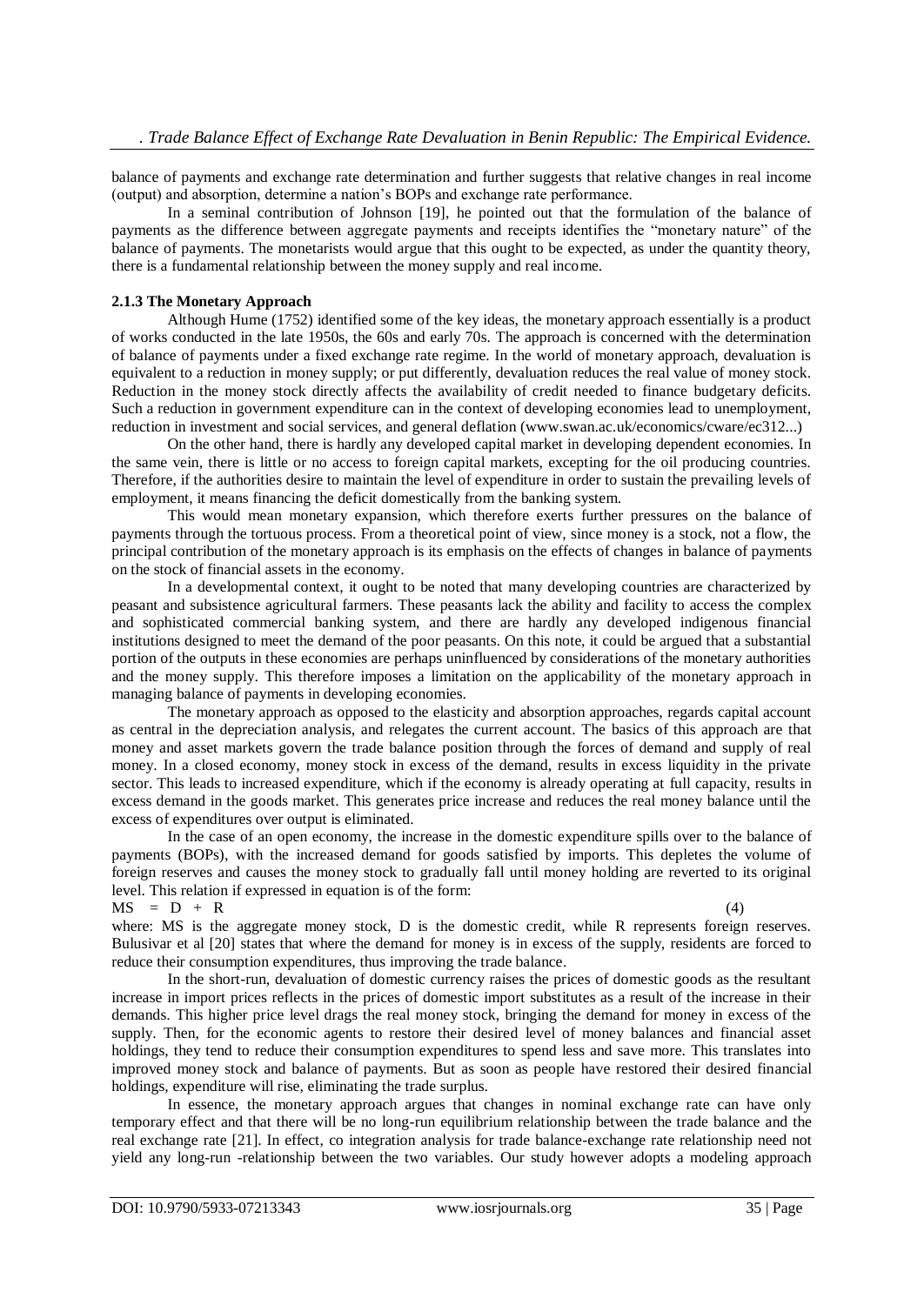where the vector captures the effects of exchange rate changes on trade balances; and where reasonable considerations are give to the above three approaches.

#### **2.2 Empirical Review:**

Recently, an upsurge of research has occurred relating to less developed countries, predominantly emerging Asian markets. Ahmed and Yang [22] investigate the effect of devaluation on China"s bilateral trade with the G-7 countries. The results suggest that devaluation improves the trade balance for some countries. Narayan [12], tests for the existence of any cointegration relationship between trade balance and real effective exchange rate, foreign income and domestic income for New Zealand for the period 1970-2000 and no cointegration relationship between the above variables was verified. Rose [23] investigates the empirical relation between real effective exchange rate and trade balance of major five OECD countries in the post-Bretton Woods era. The results identified exchange rate as insignificant determinant of balance of trade.

Upadhyaya and Dhakal [7] test the effectiveness of devaluation on the trade balance for eight developing countries of Colombia, Cyprus, Greece, Guatemala, Mexico, Morocco, Singapore, and Thailand applying the methodology proposed by Wickens and Breusch in 1988 [24]. Their empirical findings appear to be contradictory to Baharumshah"s findings regarding Thailand and Rincon [25] regarding Colombia. However, they provide evidence that seems to suggest that only in the Mexican case that devaluation improve the trade balance in the long-run. Bahmani-Oskooee and Alse [26] applied the Engle-Granger co integration technique on quarterly data of 19 developed and 22 less developed countries for the period 1971- 1990 test the exchange rate effect on trade balance. The results suggest that the long-run impact of devaluation on the trade balance is positive for Costa Rica, Brazil, and Turkey; negative for Ireland.

However, for Canada, Denmark, Germany, Portugal, Spain, Sri Lanka, UK and the USA, the null hypothesis of no long-run effect cannot be rejected. Buluswar et al. [20] found that devaluations have had no significant long-run effect on the trade balance for India. Upadhyaya and Dhakal [7] test the effectiveness of devaluation on the trade balance in eight developing countries. The results reveal that devaluation, in general, does not improve the trade balance in the long run and that in some instances, it even had a perverse effect. Bahmani-Oskooee and Brooks [27] investigated the effect of depreciation on US"s bilateral trade with her six trading partners. They found that real depreciation of the dollar has a favorable long-run effect on US trade balance.

Bahmani-Oskooee [28] investigates the long-run response of Middle Eastern countries" trade balances to devaluation by applying the Engle-Granger and Johansen-Juselius cointegration methodology. The evidence suggests that there exist a favourable long-run effect of a real depreciation on the trade balance for all seven countries (Bahrain, Egypt, Jordan, Morocco, Syria, Tunisia, and Turkey). In the case of Morocco, this opposes the results obtained by Upadhyaya and Dhakal [7].

In the same vein, Wilson [29] examined the relationship between the real trade balance and the real exchange rate for bilateral merchandise trade between Singapore, Korea and Malaysia with respect to the United States and Japan. No evidence of a J-curve effect was found, with the exception of Korean trade with the United States. In the case of Turkey, Akbostanci [30] finds support for a favorable long-run relationship between the exchange rate and the trade balance. The generalized impulse response function indicates in the short-run an Sshaped trade balance response to devaluation. This view with respect to the positive long-run relationship is supported in Bahmani-Oskooee [29].

Despite the plethora of theoretical and empirical research into how exchange rate changes affect trade balance, there is still considerable disagreement concerning the relationships between these economic variables and the effectiveness of currency devaluation as a tool for increasing a country's balance of trade. Consequently, the effect of exchange rate changes on trade balance must be considered an open question from both analytical and empirical perspectives. The premise that there is no clear resolution - neither analytical nor empiricalregarding the effectiveness of currency devaluation as a tool for increasing a country's trade balance calls for a fresh look at the issue using recent advancements in the field of time series econometrics [31]. Research related to the relationship between the trade balance and the exchange rate in Benin is still scarce. Specifically, the author is yet unaware of any literature that has diagnosed Benin"s economy using trade balance model that included income and money stock and closing this lacuna is the motivation for this study.

#### **III. Methodology**

export and import ratio as proxy for trade balance is preferred because trade built in this way in a logarithmic

**3.1 Data Discussion**  The four variables employed in this study are discussed below. The trade balance (TB): The trade balance is proxied by dividing the nominal value of export value by the nominal value of imports. The choice of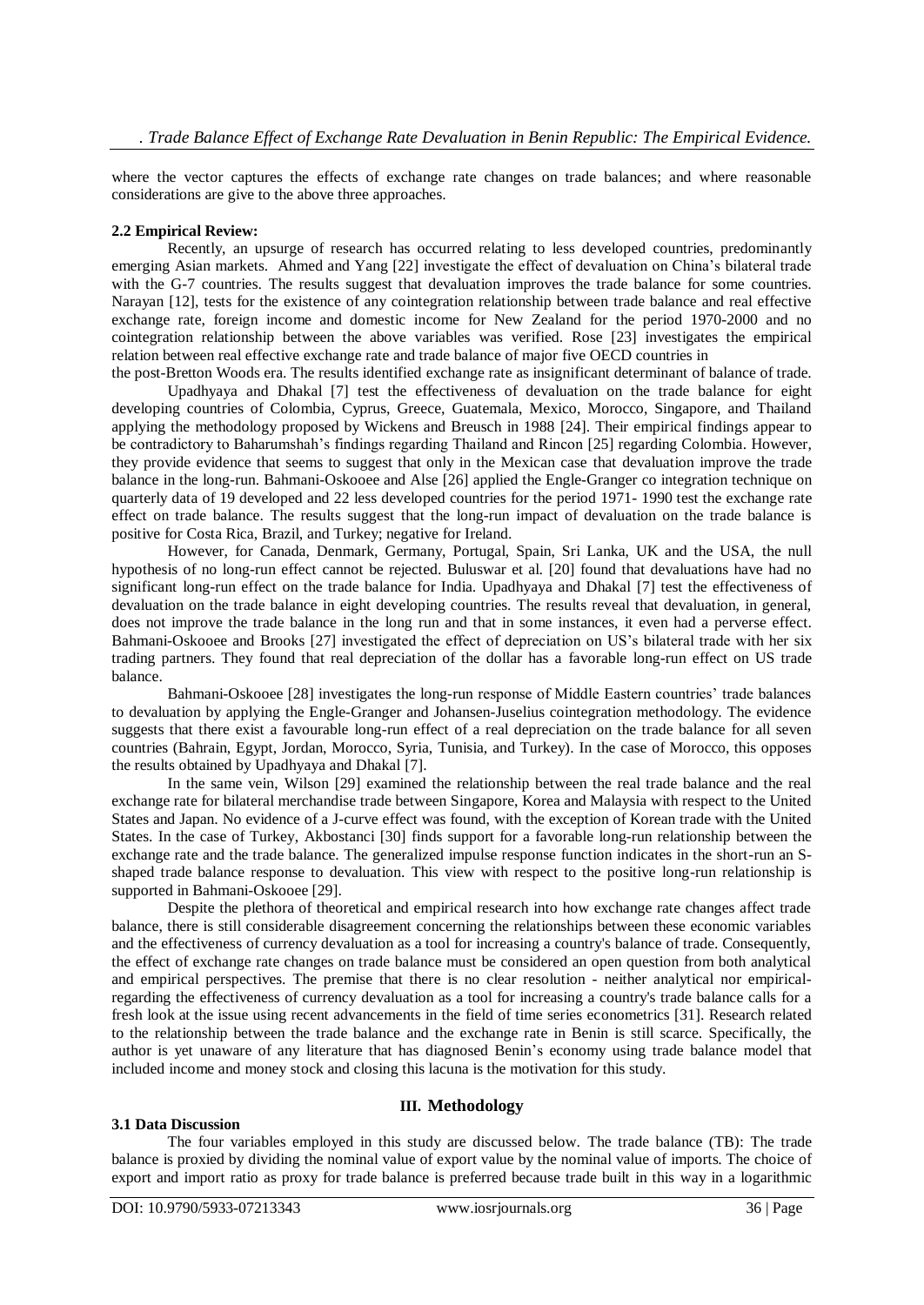model gives the Marshal-Lerner condition in an exact form rather than approximation [32][21]. In most studies investigating trade elasticity, the researchers have preferred use of real values to nominal figures of variables (See  $[21][25][27][10]$ ). But in the contrary, this study, uses nominal values because deflecting variables such as domestic consumer price index, inflation rates and GDP deflator are absent for quiet a greater part of the period covered by the study. The same approach will be adopted by the author in this study.

The nominal exchange rate (NER): variable refers to the rate at which the domestic currency can be exchanged for one unit of the reference currency which in this is the United States Dollars (USD).

The national output, proxied by the Gross Domestic Products (Y) and the domestic money supply (MS) were determined after adjusting for inflationary trend. All these variables are expressed in logarithm (L) in specifying the estimation model.

#### **3.2 Model Specification**

Trade balance in most instances is stated as the value of net exports  $(X - M)$ . In this study we measure trade balance as the ratio of the values of aggregate export  $(X)$  to the aggregate imports  $(M)$ . The  $x/m$  ratio has been employed in many empirical analyses to determine trade balance exchange rate relationship [25][27][33]. One reason adduced for its use according to Bahmani-Oskooee [34]7 is that this ratio is not sensitive to the unit of measurement and can be interpreted as nominal or real trade balance. In the same vein, this ratio in a logarithmic model yields the exact Marshall-Lerner condition rather than approximation [30]. Following the procedure adopted by Rincon [25], we specify the bilateral trade balance as a function of exchange rate, GDP and domestic money supply. The reduced form of the equation expressed in natural logarithm is given as follows:

 $LTB = a_0 + a_1 LGDP + a_2LNER + a_3LMS + \square_t$ 

Where: L is natural logarithm, GDP is gross domestic product, NER is the nominal exchange rate, MS represents domestic money supply,  $a_0...a_3$  represent the explanatory powers of the variables, TB is the trade balance and  $\varepsilon_t$  is the stochastic error term. According to Rincon [25] this vector is thought to capture the effect of exchange rate on the trade balance in a model that puts together the elasticity, absorption and monetary approaches to the balance of payments. The analysis covers time series data spanning across 1950-2008 and sourced primarily from the IMF International Financial Statistics On-line (2008) and Economic Intelligent Unit Data Base (2006).

### **3.3 Estimation Procedures**

The modeling procedures adopted in this study are as follows: To avoid the problem of spurious regression, it is pertinent that the time series properties of the data sets employed in the estimation of the equation 5 is verified. The Augmented Dickey-Fuller (ADF) and Phillip-Perron (PP) unit root techniques are used to test the integration level and the possible co integration among the variables [35][36]. The ADF test involves estimating the following regression and carrying out the unit root tests:

 $\Delta X_t = \alpha + \rho_{t} + \beta X_{t-1} + \mathbb{E} \lambda X_{t-1} + \varepsilon_t$  (6)

Where: x is the variable under consideration, *∆* is the first difference indicator, t is the time trend and *ε* is the stochastic error term.<sup>*i*</sup> Then, if the null hypothesis of no unit root ( $\beta = 0$ ) is rejected, then the variable series contain unit root and therefore non-stationary ( $\beta = 1$ ).

Phillips and Perron [36] developed a number of unit root tests that have become popular in the analysis of financial time series. The Phillips-Perron (PP) unit root tests differ from the ADF tests mainly in how they deal with serial correlation and heteroskedasticity in the errors. In particular, where the ADF tests use a parametric auto regression to approximate the ARMA structure of the errors in the test regression, the PP tests ignore any serial correlation in the test regression. The test regression for the PP tests is:  $\Delta y_t = \beta' D_t + \pi y_t - 1 + u_t$  (7)

where  $u_t$  is I(0) and may be heteroskedastic. The PP tests correct for any serial correlation and heteroskedasticity in the errors  $u_t$  of the test regression by directly modifying the test statistics.

The justification for insisting on knowing whether a variable is non-stationary (has a unit root) stem from the fact that under the alternative hypothesis of no unit root (stationary), variables exhibit mean reversion characteristic and infinite variance, shocks are transitory and autocorrelations die out as the number of lags grows [25]. To establish the property of the series, several tests are computed. First, the standard version of the augmented Dickey-Fuller [37][38]; then, the Philip-Perron test procedure [36] which is robust for error autocorrelation and heteroscedasticity adjustments. If the time series variables of LTB, LY, LNER, and LMS have unit roots, ie integrated of the order 1(1), then we take the first difference of the variables (as expressed in (7) in order to obtain the stationary series, using Johansen [39][40] and Johansen and Juselius [41] test procedures: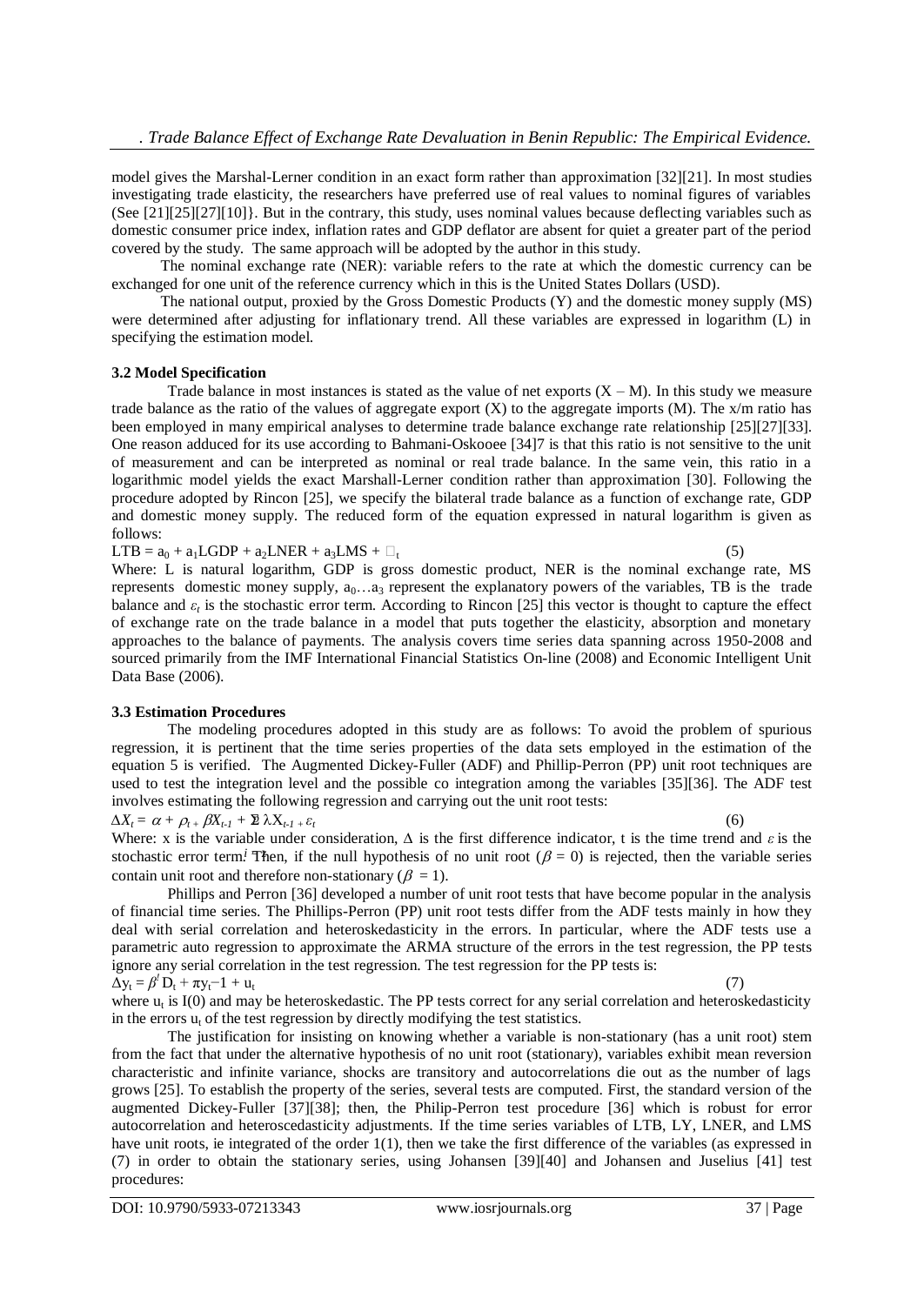$\triangle LTB = a_0 + a_1 \triangle LGDP + a_2 \triangle LER + a_3 \triangle LRMS + \varepsilon_t$  (8)

(3) Ignores any reference to the long-run aspect of decision making, ie this procedure of differencing result, is a loss of valuable "long-run information" in the data [42]. This issue will be addressed by the theory of co integration by introducing an error correction term. The effect of this is that an error correction term lagged one period EC (-1) integrates short-run dynamics in the long-run trade balance model to generate the general error correction model (GECM) as specified below:

 $\Delta LTB = a_0 + \frac{1}{2}a_{1i} \Delta LGDP + \frac{1}{2}a_{2i} \Delta LNER + \frac{1}{2}a_{3i} \Delta LMS + a_4 EC_{t-1} + \varepsilon_t$  (9) Where:  $EC_{t-1}$  is the error-correction term lagged one period. We employ the vector error correction model (VECM) in the estimation of the trade balance model because of its robustness in estimation of co integrating vectors. VECM has co integrating relations built into the specification, so that it restricts the long-run behavior of the endogenous variables to converge to their co integrating relationships, while allowing for short-term adjustment. This serves as the motivation for the choice of ECM technique (8) for the estimation of the trade balance.

#### **IV. Empirical Results**

#### **4.1 Unit Root Tests**

It is a well known fact that one of the problems with unit root tests is that they have poor size properties or low power in finite samples. The problem stems from the fact that it is difficult to differentiate between unit root and near unit root processes and/or between a trend stationary and drifting processes [43]. In the same vein, "the tests for unit root are conditional on the presence of the deterministic regressors and test for presence of the deterministic regressors are conditional on the presence of a unit root" [44]. In effect therefore, the test critical values depend on whether one includes a constant and/or a trend term in the estimation equation. To test for the stationary properties of the employed variables, we use the standard version of the Augmented Dickey-Fuller [37][38] and the Phillip-Peron test procedures [37][45] which is robust for error autocorrelation and heteroscedastricity. The results of the ADF and PP tests are reported in TABLE 1 in the appendix. The results indicate integration of the order 1(1) for all the employed variables at least in their first difference. The overall results of the unit root tests suggest that all the employed variables have non stationary property and therefore quite suitable for the purpose intended.

#### **4.2 Johansen Co Integration Test**

With the unit root test conducted indicating integration of the order 1(1) for all the variables employed, we proceed further to test for co integration among the variable using Johansen [39][40] and [41] test procedures. In TABLE 2, in the appendix, the results of both tests (i.e. trace and maximal eigenvalue) are reported. Beginning with the null hypothesis of no co integration (r=0) among the four variables of trade balance (TB), national output (Y), nominal exchange rate (NER) and money stock (MS), the both tests suggest r=1. These lead us to conclude that there is only one (1) co integration relation among the variables and the rejection of the null hypothesis (r=0) in favor of 1 co integrating vector at 5 percent level of significance. This confirms the presence of an underlying long-run stationary steady state relationship between dependent and the explanatory variables.

#### **4.3 Estimated Co Integrating Vector For Benin Republics**

In TABLE 5, the beta coefficients on the long-run model for Benin show that exchange rate and money stock signs are consistent with theory, while the domestic output contrary to expectation is positively signed. The trade balance is positively related to the nominal exchange rate with an elasticity of 0.00128. This relationship suggests that devaluation will improve trade balance by meager 0.1 percent in the long run. This result further suggests that the "hypothesis" that exchange rate is not an effective parameter for trade balance adjustments cannot be rejected for Benin Republic.

#### **4.4 Estimation Of Vector Error-Correction Model (VECM)**

The results of the co integration confirm the existence of an underlying long-run stationary steady-state relationship between the explained and the explanatory variables in logarithm. In this instance, VECM is considered the best option for estimation of equation 5 to determine the dynamic behavior of trade balance, because of VECM"s ability to restrict the long-run behavior of the endogenous variables to converge to their co integrating relationships while allowing for short-run adjustment dynamic. For this purpose, Engle-Granger [48] methodology is followed and error correction model employed. TABLE 3, in the appendix, reports the VECM results of estimating the long-run effect of exchange variation on trade balance of Benin Republic.

The model is estimated using Eview version 6.0 econometric package. The variants of the model were estimated and the final model was chosen at the instance of the signs, significance and the behavior of the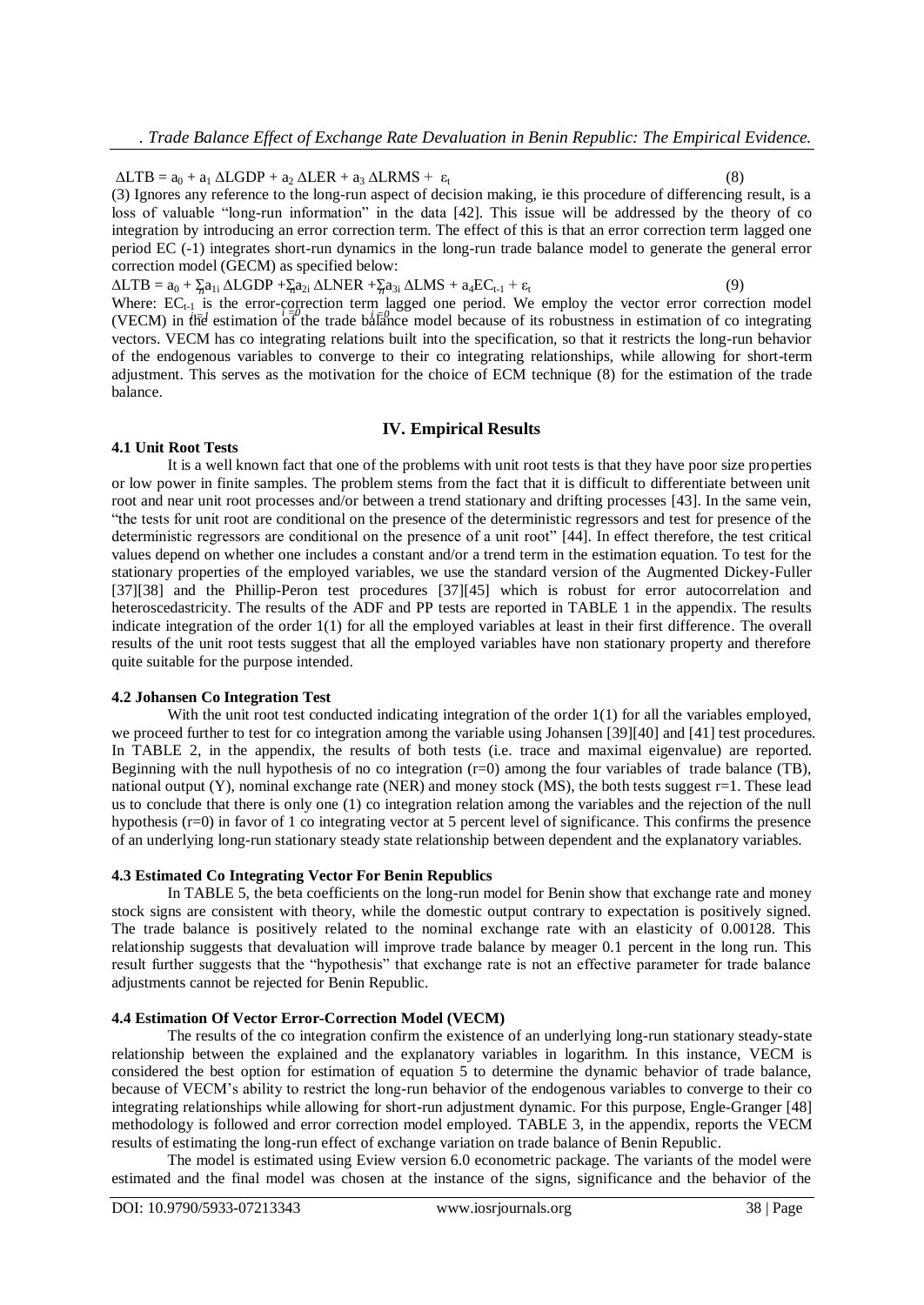parameter estimates. The most satisfactory empirical results of the estimated model are hereby discussed. When (5) is estimated, it tends to provide reasonable fit for the data set as gauged by the conventional measures such as  $R^2$  adjusted. The Breusch-Pagan LM test for autocorrelation is 10.359 (0.85) and suggests the absence of first order autocorrelation at a 5 percent significance level. The coefficient of domestic output variables, (Y) in line with expectation is negative and statistically difference from zero at 1 percent level of significance.

Literally, the result suggests that an increase in domestic income drops the trade balance in Benin through increased demand for imports. The coefficient of domestic money stock (MS) variable is negatively signed and statistically significant at 1 percent level. This suggests that an increase in domestic money supply deteriorates trade balance on the long-run for Benin. This scenario can be explained by the fact that an increase in domestic money stock results in the depreciation of the exchange rate [49]

This in turn results in higher demand for imports to worsen the trade balance. The negative signing of domestic money stock variable in the trade balance model is in tandem with the views of Smal and de Jagor [51] that an increase in domestic money stock gravitates to increase in the level of real money balances, which, if individuals adjudge this as an increase in their wealth, increases their consumption (and import) expenditure relative to income and thus worsen the trade balance [19]. Similarly, a preliminary test of monetary approach can be conducted by testing whether the coefficient of real money balance is negative and significantly different from zero [50]. In essence therefore, given the fact that the coefficient of real money stock variable is negatively signed and statistically significant, indicates that on the long-run, monetary approach is a major channel by which monetary transmission adjustment can take place in Republic of Benin.

Small and de Jagar [51] used macroeconomic model for South Africa to demonstrate the monetary transmission mechanism for a three-year simulation time frame. The results indicate that contractionary monetary policy via increase in the domestic interest rate reduces domestic demand and output. With the endogeneity of the domestic currency in the model, it adjusts the interest rate parity differential between domestic and foreign interest rate. This improves foreign investment causing the exchange rate of the domestic currency to appreciate and relative prices of imports to fall causing increase in import demands to deteriorate South Africa"s trade balance in the short-run. These results contradict our findings in this study, which show that expansionary monetary policy worsen trade balance, while contractionary monetary policy improves trade balance for Benin. This not withstanding, Smal and de Jagar results represent the short-run effects of monetary policy while in this study we sort to explain the long-run effects of monetary policy on trade balance of Benin.

The equation reveals that the estimated long-run exchange rate elasticity is positively signed. In effect, devaluation/depreciation of the exchange rate of the CFA will lead to a positive adjustment in the trade balance. The coefficient of the exchange rate variable is positive and significantly different from zero at 5 percent significance level. This result further suggests that Marshall-Lerner (ML) condition holds for Benin Republic drawing from Rokas and Petras [52] that in the aggregate trade balance model, positive value of the coefficient of the exchange rate variable indicates high import/export elasticity, meaning that the trade balance would improve as a result of depreciation of domestic currency, whereas negative sign suggests low elasticity not exceeding one. The estimated coefficient of the error correction term lagged one period, EC (-1) is statistically significant at 5 percent level and with the appropriate negative sign and fractional. This provides evidence of significant long run causal relationship existing between exchange rates and the trade balance for Benin Republic.

### **4.5 Pairwise Granger Causality Tests**

The main object of this study is to investigate the causal relationship between exchange rate depreciation and the trade balance of Benin. The null hypothesis, f-statistics and the p-values for each of the variables are as presented in TABLE 4 in appendix. The results identified no significant causal relationship between exchange rate, and the trade balance for Benin Republic in the short run. The results further reveal that significant cause and effect relationships are verified between exchange rate, domestic output and money supply with causality flowing from exchange rate to domestic income and money supply respectively. In effect, these results suggest that for Republic Benin, exchange rate adjustments would be more relevant and effective means of managing domestic output and quantum of money stock than trade balance.

#### **4.6 Variance Decompositions**

The dynamic relationships of the variables with respect to the trade balance are provided in terms of variance decomposition from the generalized approach [53]. One important properties of variance decomposition analysis is that it provides some information about the relative importance of random innovations [12]. With variance decomposition you get some information on the percentage of variation in the forecast error of a variable as explained by its own innovation and proportion explained by innovations in other variables in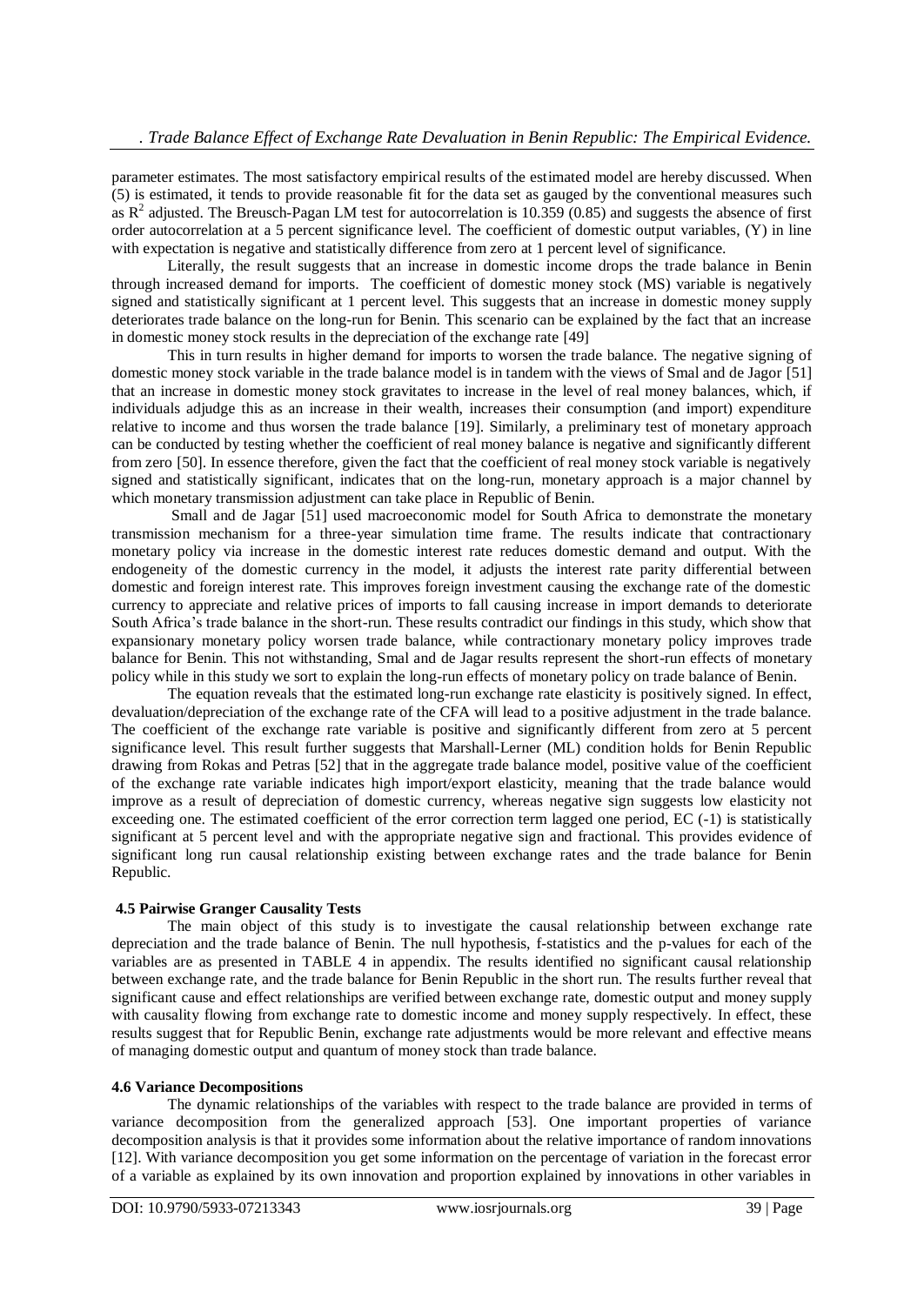the system. Results of the variance decomposition of the trade balance as attributable to its own innovations and to shocks in the other variables for a forecast horizon of 1 through 10 are as presented in TABLE 6 in the appendix. The results suggest that for Benin Republic, the momentous source of variation in the trade balance forecast error is its own innovations and progressive overtime with an average of 81.2 percent for the forecast horizon. The nominal exchange rate explains about an average of 3.5 percent of the variation in the trade balance. The domestic income and the level of money stock explain an average of 9.4 percent and 5.3 percent respectively. In the final analysis, the results suggest that the effect of nominal exchange rate and domestic money supply on the trade balance of Benin appears to be inconsequential.

#### **4.7 The Impulse Response Function For Benin.**

Fig. 1, is the plot of the impulse response of the trade balance to one standard deviation shock in the nominal exchange rate for Benin Republic. We clearly see that after the shock on the NER the trade balance deteriorates by a maximum of about 3 percent. However, the impact of the price effect doesn"t stay long as evidenced in the figure. About nine periods after the initial shock, the trade ratio reaches its balance. On average, 1 percent real depreciation of the Benin CFA has a long-run positive impact of about 3 percent on the trade balance. However, at the given confidence level, the J-curve is insignificant. We therefore reject the null hypothesis that the J-curve phenomenon exist on the trade balance for Benin Republic. This result suggests that the assumption of a short-run inelastic response of import volumes to import prices, common in conventional studies may itself be open to question. Descriptive analyses of devaluation episodes, particularly in the developing countries, have noted the phenomenon of "import compression" immediately following devaluation. This implies that, regardless of the numerical values of the estimated import demand elasticity, devaluation quickly forces a reduction in the volume of imports, presumably because of a binding foreign exchange constraint. If so, there would seem to be no reason to expect the negative short run component of the J-curve since the "perverse valuation" effect rests on the assumption that import volumes continue unchanged in the short run [22]. Finally, the pass-through of exchange rate changes to import prices may be sluggish or even non-existent and foreign producers may lower their supply prices to absorb the effect of a rise in the exchange rate.

### **V. Conclusion**

This paper employs the co integration analysis and vector error correction model to investigate the trade balance effect of exchange rate devaluation in Benin Republic. The overall conclusion is that exchange rate depreciation has a long-run positive impact on the trade balance in Benin and we find no evidence of Jcurve hypothesis. The results of the VECM estimate show that the coefficient of the exchange rate variable is positive and significantly different from zero at 5 percent significance level. This result suggests that Marshall-Lerner (ML) condition holds for Benin drawing from Rokas and Petras [52] that in the aggregate trade balance model, positive value of the coefficient of the exchange rate variable indicates high import/export elasticity, meaning that the trade balance would improve as a result of depreciation of domestic currency, whereas negative sign suggests low elasticity not exceeding one. Furthermore, the estimated coefficient of the error correction term lagged one period, EC (-1) is statistically significant at 5 percent level and with the appropriate negative sign and fractional. This provides evidence of significant long run causal relationship existing between exchange rates and the trade balance for Benin Republic.

The results of variance decomposition analysis, suggest that for Benin Republic, the momentous source of variation in the trade balance forecast error is its own innovations and progressive overtime with an average of 81.2 percent for the forecast horizon and that exchange rate explains just a meager 3.5 percent of the variation in the trade balance. Much as we find evidence of Marshall-Lerner condition and the J-curve hypothesis rejected for Benin, these do not provide enough information to recommend a devoluationary policy for Benin"s economy. One needs to bear in mind that devaluation has its own contractionary effects on the economy. Devaluation raises the cost of imported intermediate inputs and this affects supply side of the economy. In situations where devaluation is accompanied by inflation in the domestic market, it erodes purchasing power of money (real balance effect) resulting in a decline in aggregate demand [53]. It is not impossible to observe that devaluation/depreciation of the domestic currency may improve the trade balance and at the same time register a decline in gross national product as is the case with this contribution. In this instance, the net effect may be zero because the improvement in the trade balance is offset by the decline in the gross national product. As a guard against this shortcoming, we prescribe a holistic approach to studying the devaluation effect on the trade balance for Benin. This may comprise understanding the trends of macro and micro economic variables of interest rate, inflation rate and gross domestic amongst others.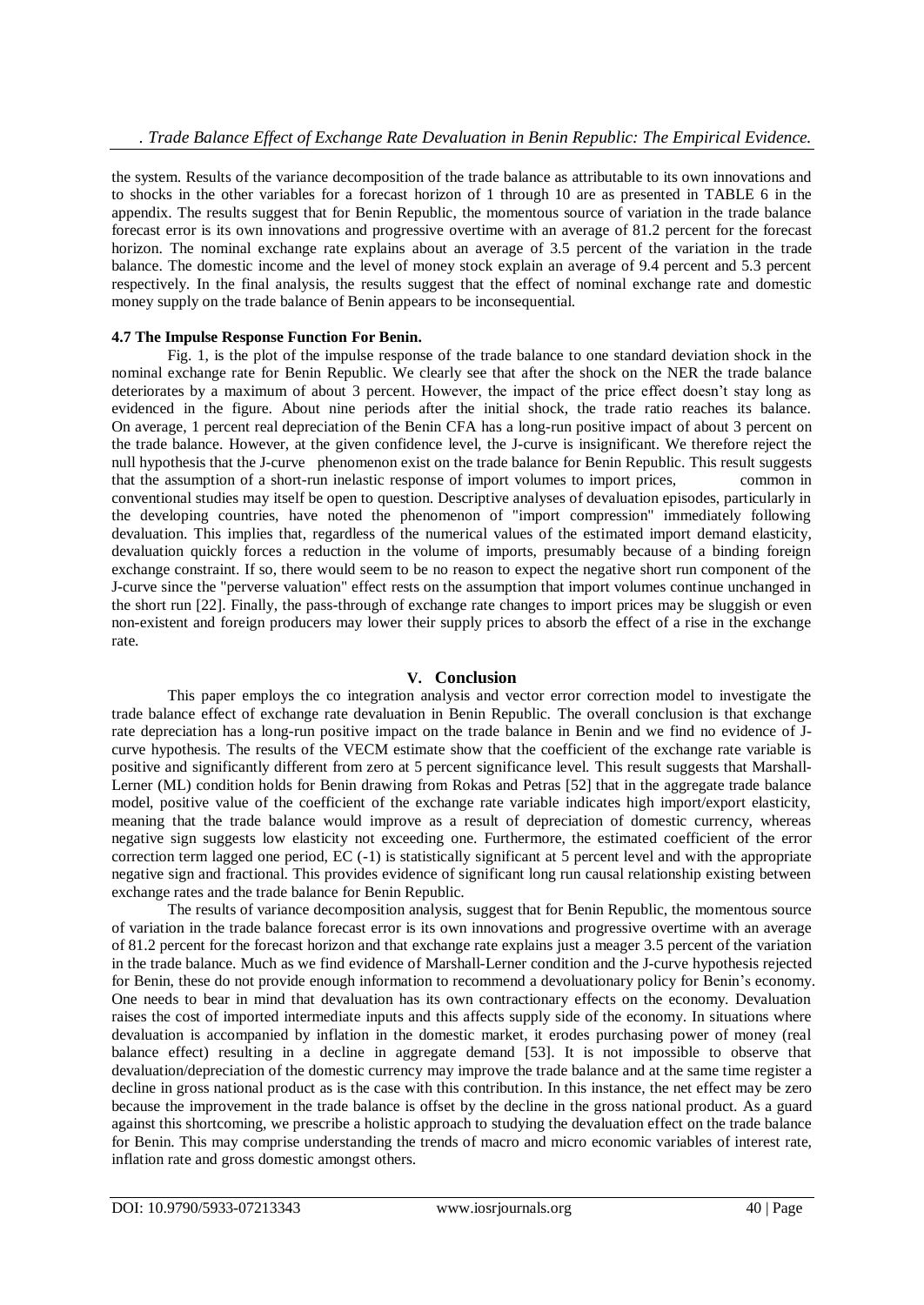#### **References**

- [1]. Huseyin, K., Ilhan, O., Seyfettin, A. and Kahraman, K. (2009).Devaluation and trade balance in Latin American countries. Zb. Rad. Ekon. Fak. Rij. 27(1), 115-128
- [2]. Rosewiig, J. A. and Kock, P.D. (1988). The U.S. dollar and the delayed J-Curve. Economic Review: Federal Reserve Bank of Atlanta, 73(4), 2-15.
- [3]. Rose, A. K & Tellen, J. L. (1989). Is there a J-curve? Journal of Monetary Economics. 24, 53-68. [4]. Kim, S. C. (2001). Effect of monetary policy shocks on the trade balance in open European count
- Kim, S. C. (2001). Effect of monetary policy shocks on the trade balance in open European countries. Economic Letters, 71,197 203.
- [5]. Bahmani-Oskooee, M. & Rather, A. (2004). The J-Curve: A literature review. Applied Economics, 36, 1377 1398.
- [6]. Bahmani Oskooee, M. (1985). Devaluation and the J-curve: Some evidence from LDC"s. The Review of Economics and Statistics,  $500 - 04$ .
- [7]. Upadhyaya, K. P. & Dhakal. D. (1997). Devaluation and trade balance: Estimating the long-run effect", Applied Economic Letters, 4,343 – 345.
- [8]. Senhadji (1998). Dynamics of trade balance and terms of trade in LDCs: The J-Curve. Journal of International Economics, 46, 105- 31.
- [9]. Rowlins, G. & Praveen, J. (2000). Devaluation and trade balance: The recent experience of selected African Countries. Centre for Economic Research on Africa, School of Business, Montchair State University, New Jersey, U.S.A.
- [10]. Singh, T. (2002). India"s trade balance: The role of income and exchange rate. Journal of Policy Modelling, 24, 437 -452.
- [11]. Musila, J. W. & Newark, J. (2003). Does currency devaluation improve trade balance in the long-run?: Evidence from Malawi. African Development Review, 15(2), 339-352.
- [12]. Narayan, P. and Narayan, S. (2004). The J-Curve: evidence from Fiji. International Review of Applied Economics, 18(3), 369-380.
- [13]. Agbola, F.W. (2004). Does devaluation improve Ghana"s trade balance? Contributed paper presented at the International Conference on Ghana"s Economy, M-Plaza Hotel, Accra, Ghana, 18-20 July.
- [14]. Robinson, J. (1947). The foreign exchanges. In essays in the Theory of Employment, 24, 53-68.<br>[15]. Metzler, L. (1948). The theory of international trade. In Howards, S.E. (1984), ed. 1; A s
- [15]. Metzler, L. (1948). The theory of international trade. In Howards, S.E (1984), ed, 1; A survey of contemporary Economics, Philadelphia, Blakiston.
- [16]. Kruger A. O. (1983). Exchange rate determination. Cambridge University Press.<br>[17]. Marshall, A. (1923). Money, credit and commerce. London Macmillan.
- Marshall, A. (1923). Money, credit and commerce. London Macmillan.
- [18]. Lerner, A. P. (1944). The economics of control: principles of welfare economics. The Macmillan Company, N.Y
- [19]. Johnson, H. G. (1972). The monetary approach to balance of payments theory. Journal of Financial and Quantitative Analysis, 7, 1555-15571.
- [20]. Buluswar, M. D., Thompson, H. & Upadhyaya, K. P. (1996). Devaluation and trade balance in india: stationary and cointegration. Applied Economics 28: 429-432.
- [21]. Salasevicius, R. & Vaicius, P. (2003). Exchange rate relationship: test the marshall-lerner condition in the baltic states. SSE Riga Working Papers, 2003: 13(48) Stockholm School of Economics in Riga.
- [22]. Ahmed, J. & Yang, J. (2004). Estimation of the J-Curve in China. East-West Center Working Papers, No. 67, 1-23.
- [23]. Rose, A. K. (1991). The role of exchange rates in a popular model of international trade: Does the 'marshall-lerner' condition hold? Journal of International Economics, 30(3), 301-315.
- [24]. Wickens, M. R. & Breusch, T. S. (1988). Dynamic specification, the long-run and the estimation of transformed regression model. Economic Journal, 98 (390), 189-205.
- [25]. Rincon, H. C. (1998). Testing the short-and-long-run exchange rate effect on trade balance: the case of Colombia. Dissertation Paper (Ph.D), University of Illinois, Urbana-Campaign.
- [26]. Bahmani-Oskooee, M. & Alse J. (1994). Short-run versus long-run effect of devaluation: Error correction modelling and cointegration. Eastern Economic Journal, vol. 20(4), Fall 1994, pp 453 – 464.
- [27]. Bahmani Oskooee. M & Brook T. (1999). Bilateral J-curve between U. S and her trading partners. Weltwirt schaftliches Archiv, 135 (1), 156-165.
- [28]. Bahmani-Oskooee, M. (2001). Nominal and real effective exchange rates of middle eastern countries and their trade performance. Applied Economics, 33(2),107-117
- [29]. Wilson, P. (2001). Exchange rates and the trade balance for dynamic Asian economies:does the J-curve exist for Singapore, Malaysia and Korea? Open Economies Review, 12, 389–413.
- [30]. Akbostanci, E. (2004). Dynamics of the trade balance: The Turkish J-Curve. Emerging Markets Finance and Trade, 40 (5), 57-73.
- [31]. Onafowora, O. (2003). Exchange rate and trade balance in East Asia: Is there a J-curve? Economics Bulletin, 5(18), 1-13<br>[32]. Boyd, D., Caporale, G. M & Smith, R. (2001). Real exchange rate effects the balance of tra
- [32]. Boyd, D., Caporale, G. M & Smith, R. (2001). Real exchange rate effects the balance of trade: Ccointegration and marshall-lerner condition. International Journal of Finance and Economics, 6, 187 – 200.
- [33]. Ogbonna .B. C. (2008). Testing the long-run exchange rate effects on non-oil trade balance of Nigeria. Nigerian Journal of Business, 4 (1), 83-97.
- [34]. Bahmani-Oskooee M. (1991). Is there a long-run relationship between the trade balance and the real effective exchange rate o LDCs? Economics Letters, 36, 403-407.
- [35]. Dickey, D. A. and Fuller, W.A. (1981), "Likelihood Ratio Statistics for Autoregressive Time Series with a Unit Root", Econometrica, 49 (4), 1057-1072
- [36]. Phillips, P & Perron, p. (1988). Testing for unit root in time series regression. Biometrica, 75, 335-346.
- [37]. Dickey, D. (1976). Estimation and hypothesis testing in non stationary time series. Unpublished Ph.D. Dissertation, Lowa State University.
- [38]. Dickey, D. A & Fuller, W.A. (1979). Distribution of estimators for autoregressive time series with a unit root. Journal of American Statistical Association, 74; 427-431.
- [39]. Johansen, S. (1988). Statistical analysis of cointegrating vector. Journal of Economics Dynamics and Control.
- [40]. Johansen, S. (1991). Estimation and hypothesis testing of cointegration gaussian vector autoregression models. Econometric vol. 59.
- [41]. Johansen, S. & Juselius, K. (1990). Maximum likelihood estimation and inference on cointegration with application to demand for money. Oxford Bulletin of Economics and Statistics, 52, 169-210.
- [42]. Maddala, G. S. (1992). Introduction to Econometrics (Second Edition), Englewood Cliffs, NJ: Prencice Hall, Inc.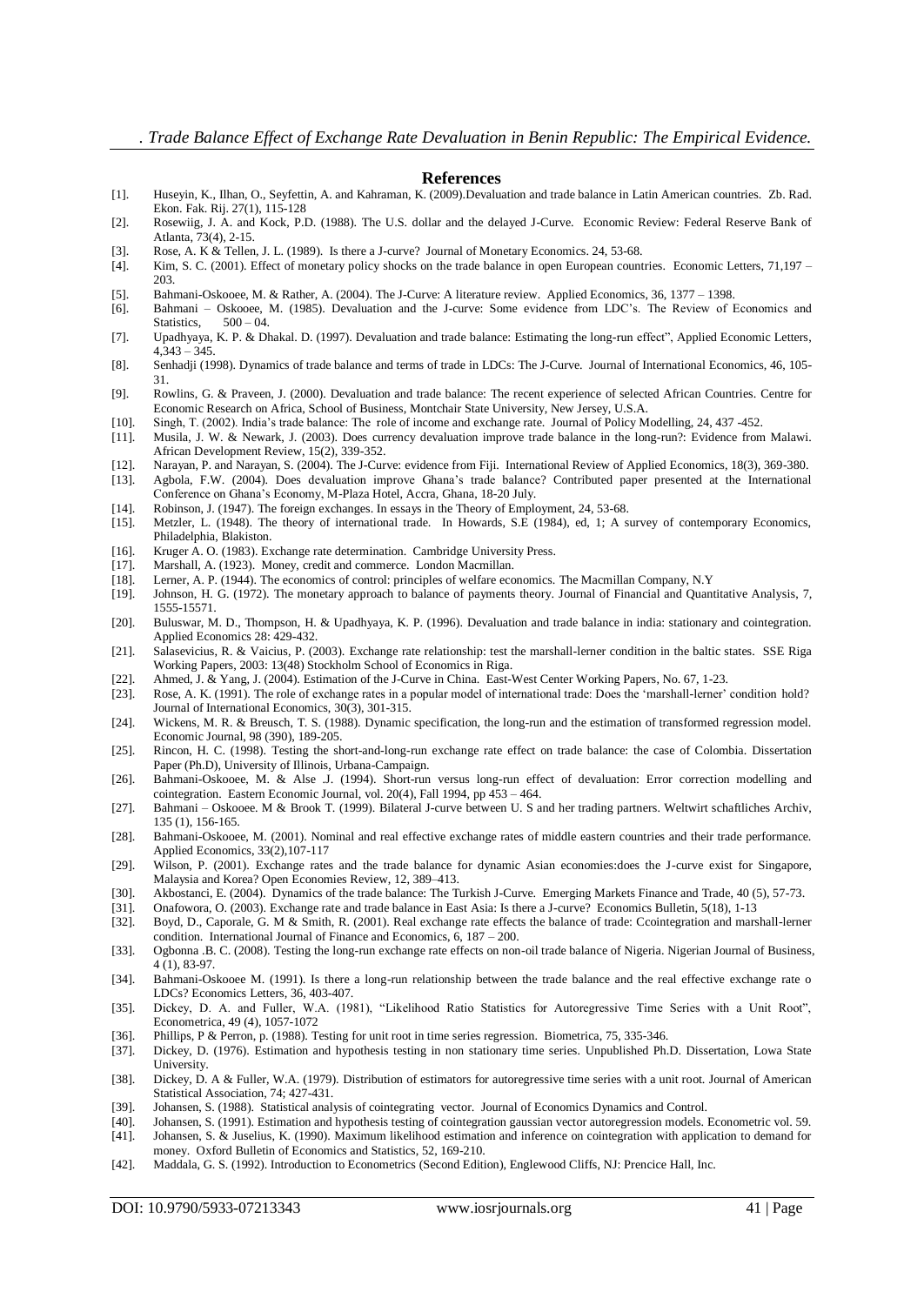- [43]. Campbell, J. Y & Perron, P. (1991). Pitfalls and opportunities: What macroeconomists should know about unit roots. Technical Working Paper, 100, NBER Working Paper Series.
- [44]. Enders, W. (1995). Applied Econometrics Time Series, John Wiley & Sons, Inc., U.S.A.
- [45]. Phillips, P. C. (1986). Understanding spurious regressions in econometrics. Journal of Econometrics, 33, 311-340.
- [46]. Juselius, K. (1992). Testing structural hypothesis in a multivariate cointegration Analysis of PPP and UIP for U.K.. Journal of Econometrics, 53, 211-44.
- [47]. Juselius, K. (1994). Identification of the long-run and the short run structure: An application to the ISLM model. Journal of Econometrics, 63,
- [48]. Engle, R. F & Granger, C. W. J. (1987). Cointegration and error correction: Representation, estimation and testing. Econometrica,55, 251-276. .
- [49]. Wolgom, G. (2003). How has inflation targeting affected monetary policy in South Africa? The Journal of South African Economics, 71(2), 380 – 407. www.swan.ac.uk/economics/cware/ec312...
- [50]. Johnson, H. G. (1977). The Monetary approach to balance of payments theory and policy: Explanation and policy implications. Econometrica, 217-229.
- [51]. Smal, M.M. & de Jager, S. (2001). The monetary transmission mechanism. South African Reserve Bank, occasional paper 16, September, Pretoria..
- [52]. Rokas, S. and Petras, V. (2003). Exchange rate-trade balance relationship: Testing the marshall-lerner condition in the baltic states. SSE Riga Working Papers, 13 (48), 7-36.
- [53]. Kamoto, E. B. (2006). The J-curve effect on trade balance in Malawi and South Africa. Thesis presented to the Faculty of the Graduate School, University Texas Artington for Master of Arts in Economics.
- [54]. Ahmed, J. &Yang, J (2004). Estimation of J-Curve in China. East West Centre Working Paper, No. 67, 1-23<br>[55]. Rose, A.K. (1990). Exchange Rates and Trade Balance: Some Evidence from Developing Countries. Econor
- [55]. Rose, A.K. (1990). Exchange Rates and Trade Balance: Some Evidence from Developing Countries. Economic Letters, 34, 271-275

#### **Appendix.**

**Table 1: ADF and PP Unit Root Tests for Stationary.**

| Variable        | <b>ADF</b>       |                    | $\bf PP$           |                    | Decision |
|-----------------|------------------|--------------------|--------------------|--------------------|----------|
|                 | Intercept        | Trend/Intercept    | Intercept          | Trend/Intercept    |          |
| <b>LTB</b>      | $1.664^{1(0)}$   | $-1.617^{1(0)}$    | $4.324^{1(0)}$     | $-1.203^{1(0)}$    | 1(0)     |
| $\triangle$ LTB | $-1.194^{1(0)}$  | $-3.446^{1(1)***}$ | $-1.891^{1(0)}$    | $-3.414^{1(1)***}$ | 1(1)     |
| LY              | $3.747^{1(0)}$   | $3.902^{1(0)}$     | $7.961^{1(0)}$     | $3.075^{1(0)}$     | 1(0)     |
| $\Delta$ LY     | $-1.325^{1(0)}$  | $-4.498^{1(1)*}$   | $-2.070^{1(0)}$    | $-4.395^{1(1)*}$   | 1(1)     |
| <b>LNER</b>     | $-1.376^{1(0)}$  | $-2.258^{1(0)}$    | $-1.454^{1(0)}$    | $-2.500^{1(0)}$    | 1(0)     |
| <b>ALNER</b>    | $-6.669^{1(1)*}$ | $-6.608^{1(1)*}$   | $-6.671^{1(1)*}$   | $-6.610^{1(1)*}$   | 1(1)     |
| LMS             | $2.627^{1(0)}$   | $2.259^{1(0)}$     | $6.825^{1(0)}$     | $4.570^{1(0)}$     | 1(0)     |
| $\triangle LMS$ | $4.817^{1(0)}$   | $2.323^{1(0)}$     | $-2.874^{1(1)***}$ | $-4.259^{1(1)*}$   | 1(1)     |

*Notes: (i) \*, \*\*, \*\*\*, represent 1%, 5% and 10% significance levels respectively.*

*(ii) Unit root tests were performed using Eview Econometric package version 6.0*

#### **Table 2: Results of Co integration Test** Hypothesized No. of CE(s) Eigenvalue Trace Statistic 0.05 Critical Value Prob.\*\* **Trace**  $r = 0^*$  $r \leq 1$  $r \leq 2$  $r \leq 3$ 0.579 0.299 0.231 0.081 73.401 25.669 8.661 0.182 47856 29.797 15.495 3.841 0.000 0.138 0.397 0.669 Max-Eigen  $r = 0^*$  $r \leq 1$  $r \leq 2$ 0.579 0.299 0.231 47.732 17.008 8.479 27.584 21.132 14.265 1.000 0.171 0.332 0.669

 $r \leq 3$ 0.081 0.182 3.841 *Notes: 1. The test was performed using E view econometric package version 6*

*2. \* denotes the rejection of the hypothesis (r = 0) at the 0.05 level.*

#### **Table 3: Results of Estimated Vector Error Correction Model.**

| Variables                                | Coefficient | t-statistics | <b>Std Error</b> |  |
|------------------------------------------|-------------|--------------|------------------|--|
| Constant                                 | 0.141       | 2.620        | 0.054            |  |
| <b>LTB</b>                               | $-0.518$    | $-4.229$     | 0.123            |  |
| LY                                       | $-0.003$    | $-4.216$     | 0.001            |  |
| <b>LNER</b>                              | 0.002       | 3.614        | 0.001            |  |
| LMS                                      | $-0.004$    | $-3.360$     | 0.001            |  |
| $ECM(-1)$                                | $-0.056$    | $-3.032$     | 0.018            |  |
| Breusch-Godfrey LM test = $10.359(0.85)$ |             |              |                  |  |

*Notes: The tests are performed using Eview Version 6.0 Econometric package.*